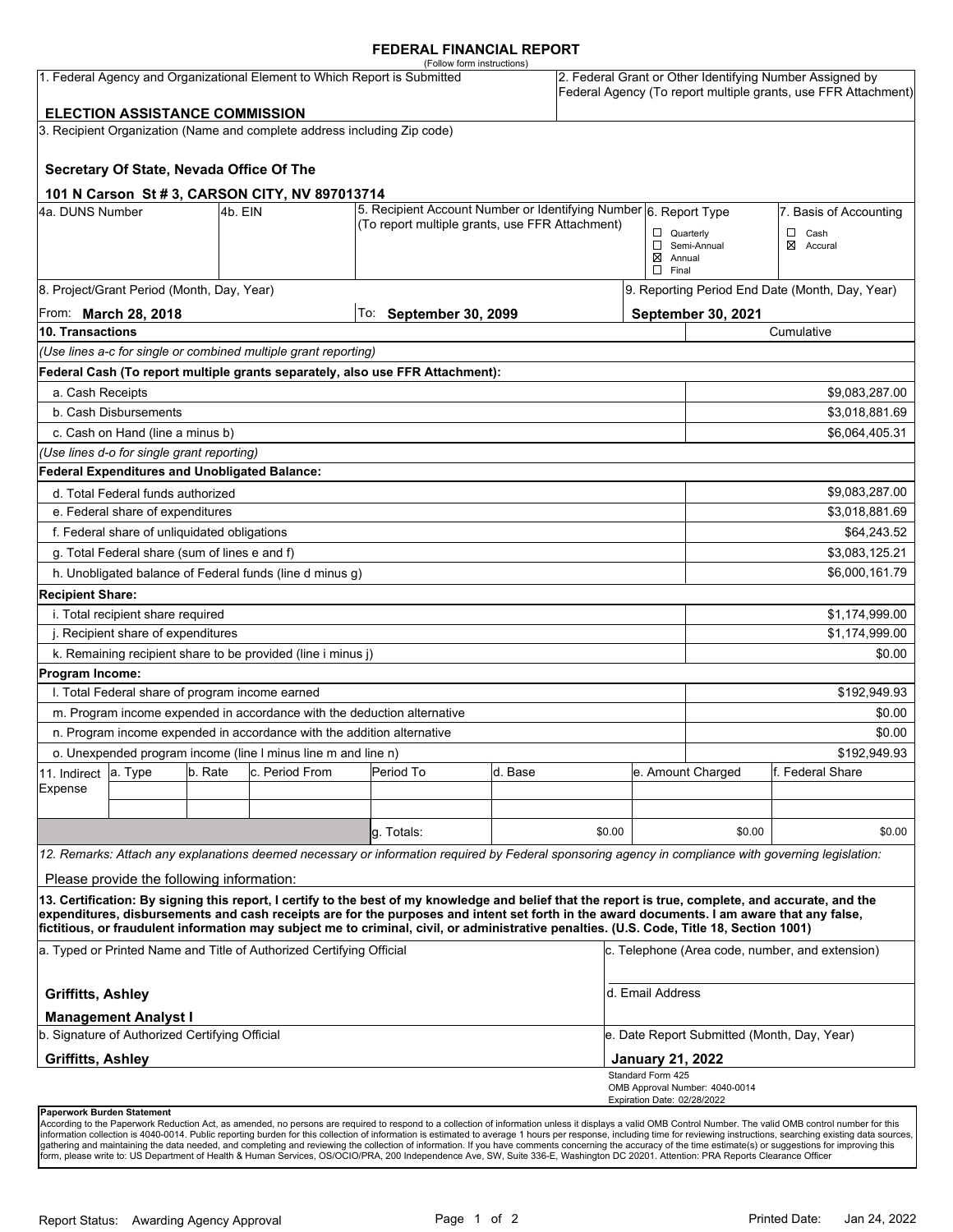# **FEDERAL FINANCIAL REPORT**

| (Additional Page) |
|-------------------|
|-------------------|

| Federal Agency & Organization     | : ELECTION ASSISTANCE COMMISSION                                                                                                                                                                                                                                                                                                        |
|-----------------------------------|-----------------------------------------------------------------------------------------------------------------------------------------------------------------------------------------------------------------------------------------------------------------------------------------------------------------------------------------|
| <b>Federal Grant ID</b>           |                                                                                                                                                                                                                                                                                                                                         |
| <b>Recipient Organization</b>     |                                                                                                                                                                                                                                                                                                                                         |
|                                   | September 30, 2021                                                                                                                                                                                                                                                                                                                      |
| <b>DUNS Number</b>                |                                                                                                                                                                                                                                                                                                                                         |
| <b>DUNS Status when Certified</b> |                                                                                                                                                                                                                                                                                                                                         |
| EIN                               | Awarding Agency Approval                                                                                                                                                                                                                                                                                                                |
| <b>Reporting Period End Date</b>  | Please provide the following information:                                                                                                                                                                                                                                                                                               |
| <b>Status</b>                     |                                                                                                                                                                                                                                                                                                                                         |
| Remarks                           |                                                                                                                                                                                                                                                                                                                                         |
|                                   | State interest earned (current fiscal year): \$0.00<br>State interest expended (current fiscal year): \$0.00<br>Program income earned (current fiscal year): \$0.00<br>Program income earned breakdown (current fiscal year): \$0.00 Source: e.g. Sale of<br>registration list<br>Program income expended (current fiscal year): \$0.00 |

| <b>Federal Agency Review</b> |  |  |
|------------------------------|--|--|
|------------------------------|--|--|

| <b>Reviewer Name</b>   |  |
|------------------------|--|
| Phone #                |  |
| Email                  |  |
| <b>Review Date</b>     |  |
| <b>Review Comments</b> |  |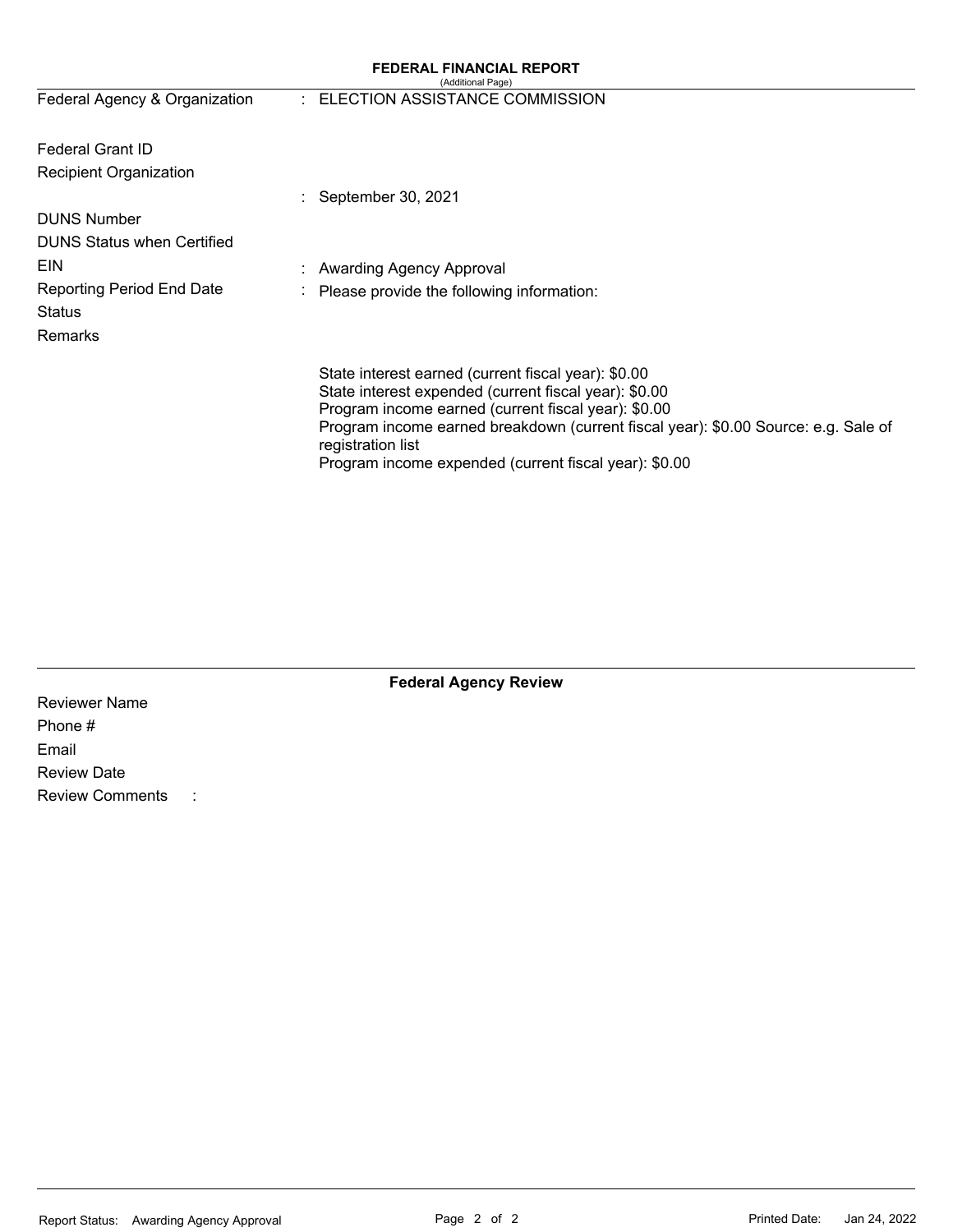# 2021-2022 EAC Progress Report

# 3. EAC Progress Report

### **1. State or Territory:**

Nevada

# **2. Grant Number:**

# **3. Report:**

Annual (Oct 1 - Sept 30)

# **4. Grant:**

Election Security

#### **5. Reporting Period Start Date**

10/01/2020

#### **6. Reporting Period End Date**

09/30/2021

# 4. Progress and Narrative

7. Describe in detail what happened during this reporting period and explain how you implemented the approved grant activities in accordance with your State Plan/Program Narrative. (*Note: Your activities should align with your Grant Cost Categories Table.)*

 The majority of HAVA funds used during this reporting period were used to pay for strengthening cyber security at the state and county level and to develop a new top-down voter registration system. In addition, HAVA funds were used to pay staff and contractor salaries and benefits to support all categories of the HAVA grant program. The expenditures are discussed in more detail below.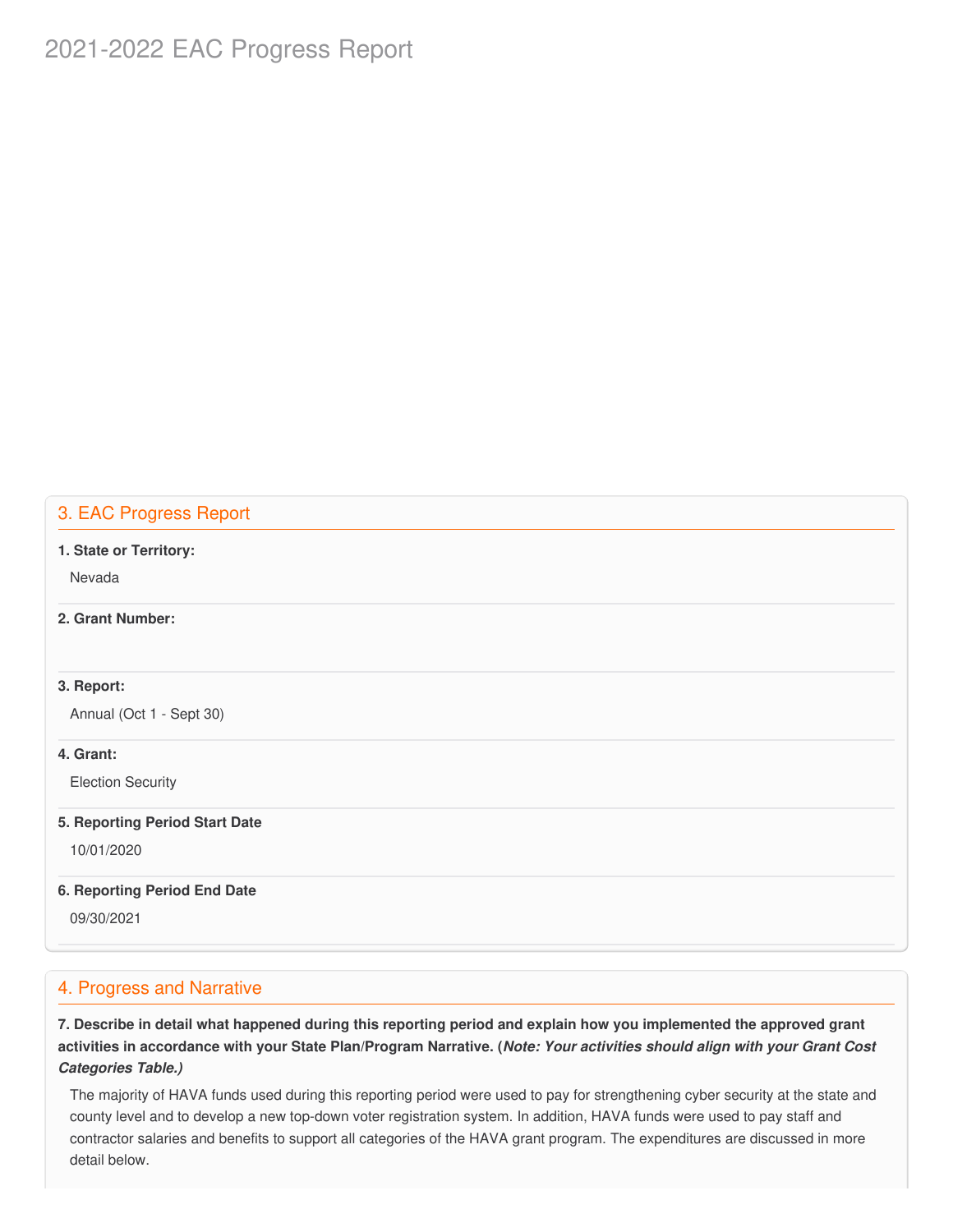### Election Auditing

 HAVA funds were used to begin a pilot program for Risk Limiting Audits (RLA), as required by NRS 293.394. The State contracted with VotingWorks, a nonprofit and nonpartisan organization, to use their Arlo Risk Limiting Audit software to conduct a pilot in four counties in January using data from the November 2020 election. In order to conduct a ballot comparison audit on the mail ballots, those four jurisdictions purchased imprinters for their tabulation equipment. The imprinters print a unique serial number on each scanned ballot, making retrieval easier. Some of the purchases were made during this reporting period, but several of the remaining counties who have not yet conducted pilots still need to purchase imprinters and will be reimbursed in the next reporting period.

 The State conducted three additional RLA pilots for small municipal elections in April, July, and September. For the RLA in July, the State used HAVA funds to send observers from five counties to Clark County (Las Vegas). The State reimbursed those counties for their out-of-pocket expenses, which included transportation, lodging, and per diem. In September, the State used HAVA funds to travel to Esmeralda County to provide hands-on support for their RLA.

 The next step in the pilot program is to conduct a statewide audit with all of the jurisdictions participating. To date, the State has conducted RLA pilots with single jurisdictions at a time, with one target contest for each audit. The goal, however, is to have all of the counties participate in a single audit where there is (1) a statewide contest and every single ballot cast in that contest has an equal chance of being selected for the audit and (2) a specific countywide target contest for each county. The State will conduct an RLA after the 2022 Primary Election with the eleven jurisdictions that have not already participated in a pilot and will conduct a pilot with all seventeen counties after the 2022 General Election. NRS 293.394 requires all elections starting in January 1, 2024 to have risk-limiting audits conducted prior to certification of the results.

#### Voter Registration Systems

 During this reporting period, the State of Nevada began the process of researching, purchasing, and implementing a new top-down voter registration and election management solution (VREMS) as detailed in the 2020 Annual Report.

 In March, 2021, the State published an RFP to hire an outside vendor to assist with the VREMS Discovery Project. The goals of the VREMS Discovery Project are to identify the business need, identify and document the existing business systems and processes, develop high level requirements, analyze the alternative solutions for a solution, recommend a solution direction including a recommendation on staffing strategy and timeline, and develop a roadmap for moving forward. The RFP was published in March 2021 and the procurement committee selected Gartner, Inc. to serve as the assessment vendor. Gartner began work on this project in mid-September 2021 and is working with the State and the counties to gather requirements and to perform a gap analysis and readiness assessment. This project takes up the majority of time for a contract project manager, two contract business analysts, and multiple full-time employees.

 During the 2021 Legislative Session, the Nevada Legislature passed Assembly Bill 422, which codified the requirement of implementing a top-down voter registration system by January 1, 2024. The Legislature also passed Assembly Bill 432, which requires multiple third-party agencies and organizations to become automatic voter registration agencies in much the same way that the Department of Motor Vehicle serves and to develop a system that works with the new top-down voter registration system to interface with those third-party agencies. As a result, there are added complexities to the top-down voter registration system project.

 In addition to the VREMS project, one of Nevada's highest priorities is to improve the auditing of the statewide voter registration list to prevent and discover cases of potential fraud. The Electronic Registration Information Center (ERIC) is extremely helpful in this endeavor and annual state membership fees are budgeted from this grant category.

# Cyber Security

 To increase the security of elections in Nevada, specifically with the voter registration databases, we continued the statewide multifactor authentication (MFA) project that was started during the last reporting period. This project is comprised of two phases:

Phase 1 was completed during the previous annual reporting period using primarily HAVA security funds. Some of the costs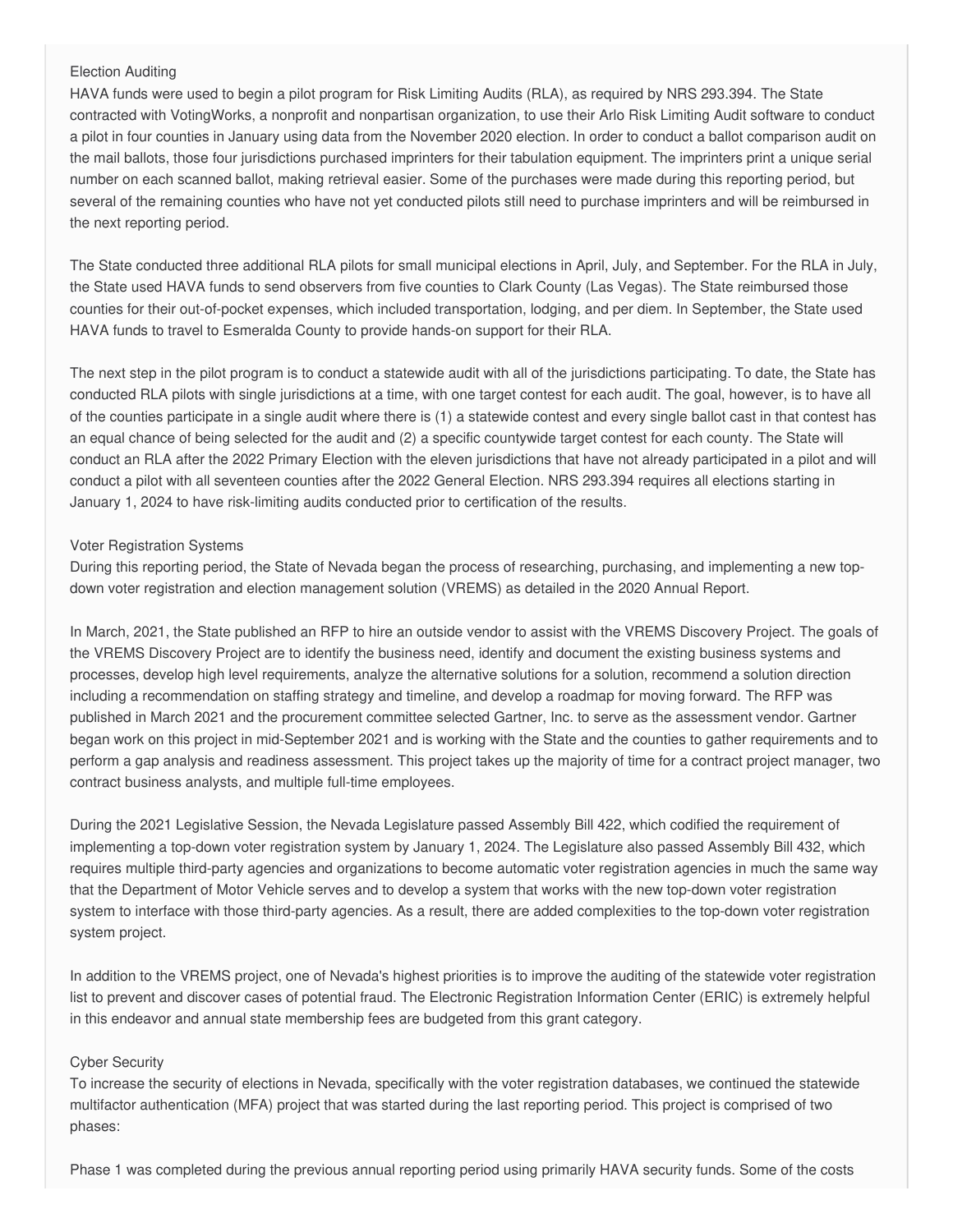associated with this project include election official training, and MFA hardware and licensing fees. Additional purchases of MFA hardware and licensing fees were made during this period.

 Phase 2 of this program will focus on adding MFA to the Secretary of State database, including our voter registration portal called HAVA Services, which provides access to list maintenance reports for the county clerks. Phase 2 has been delayed throughout this reporting period, first because of COVID-related complexities and diversion of resources to focus on conducting the 2020 elections, but also due to shifting priorities within the Secretary of State's IT division.

 In the last annual reporting period, the State had also begun a project called the Isolated/Dedicated Project, in which the State worked on moving county voter registration systems to isolated and dedicated software and hardware. The purpose of this project is to segregate the counties' existing voter registration systems on networks that are separate from their respective county networks. By doing so, the voter registration systems at the county level, and by extension the statewide voter registration list, are less vulnerable to cyber-attacks. This work was delayed due to COVID, the 2020 elections, and shifting priorities. However, most of the necessary software and hardware were purchased during this reporting period. The State will be working to complete implementation during the next reporting period.

#### **Other**

 Additional funds were used to send full time staff to national conferences, including the National Association of State Election Directors, the Election Center, and the International Association of Government Officials. These conferences and training opportunities provide vital networking and information sharing among election officials from other jurisdictions and are necessary to help the State of Nevada continue to innovate and improve election processes.

 A nominal portion of funds was used to travel for contract staff to assist with the 2020 General Election and phone and email services for full time staff and contract staff that work solely on HAVA-related projects.

# 8. Describe any significant changes to your program during the project, including changes to your original State  **Plan/Program Narrative or favorable developments that improved program efficiency and/or service delivery.**

 In the 2018/2020 narrative, the State discussed plans to improve the voter registration systems by enhancing the security of the existing bottom-up system. Throughout the past two years, it has become apparent that while some security concerns can be ameliorated through multi-factor authentication and siloed networks, the majority of complications and vulnerabilities in the current system would be lessened, if not eliminated, by transition to a top-down system. The State described this plan in the 2020 annual report but did not indicate that this was a significant change from the 2018/2020 narrative. Further, as discussed above, the Nevada Legislature has now mandated a top-down system (Assembly Bill 422) as well as the integration of multiple voter registration agencies (Assembly Bill 432). In addition, throughout the investigative conversations with the counties during this reporting period, the State has collected requirements for additional necessary modules that will work to improve elections administration statewide, while also increasing the time and budget for this implementation. The State's overall plan still comports with the 2018/2020 narrative, but the scope of this project has greatly expanded.

#### **9. Issues Encountered:**

Describe all major issues that arose during the implementation of the project and the reasons why established goals were not met, if applicable. Address each issue separately and describe whether and how the issues were resolved. Also,  **briefly discuss the implications of any unresolved issues or concerns.**

 The first issue was the realization of significant state budget cuts due to the pandemic. Due to these cuts, the State had to begin funding two additional election staff salaries with HAVA grant funds. While this was not the most difficult problem to solve, it did require some rearranging of planned funds. Efforts will be made to transition most or all of those salaries back to the State's general fund in the next reporting period, which covers the budgeting activities for the next fiscal year.

 In addition, the COVID-19 pandemic made deployment of the MFA software and hardware quite difficult as most county and state staff were working from home. The need for VPN access required some rethinking of policy regarding the MFA project but had no impact on the financial aspect of the project. The counties have all implemented MFA software and hardware, and now the only part that is still awaiting implementation is activating MFA for the State staff. At this time, that part of the project is on hold due to shifting prioritization of projects within the IT Division of the Secretary of State's Office.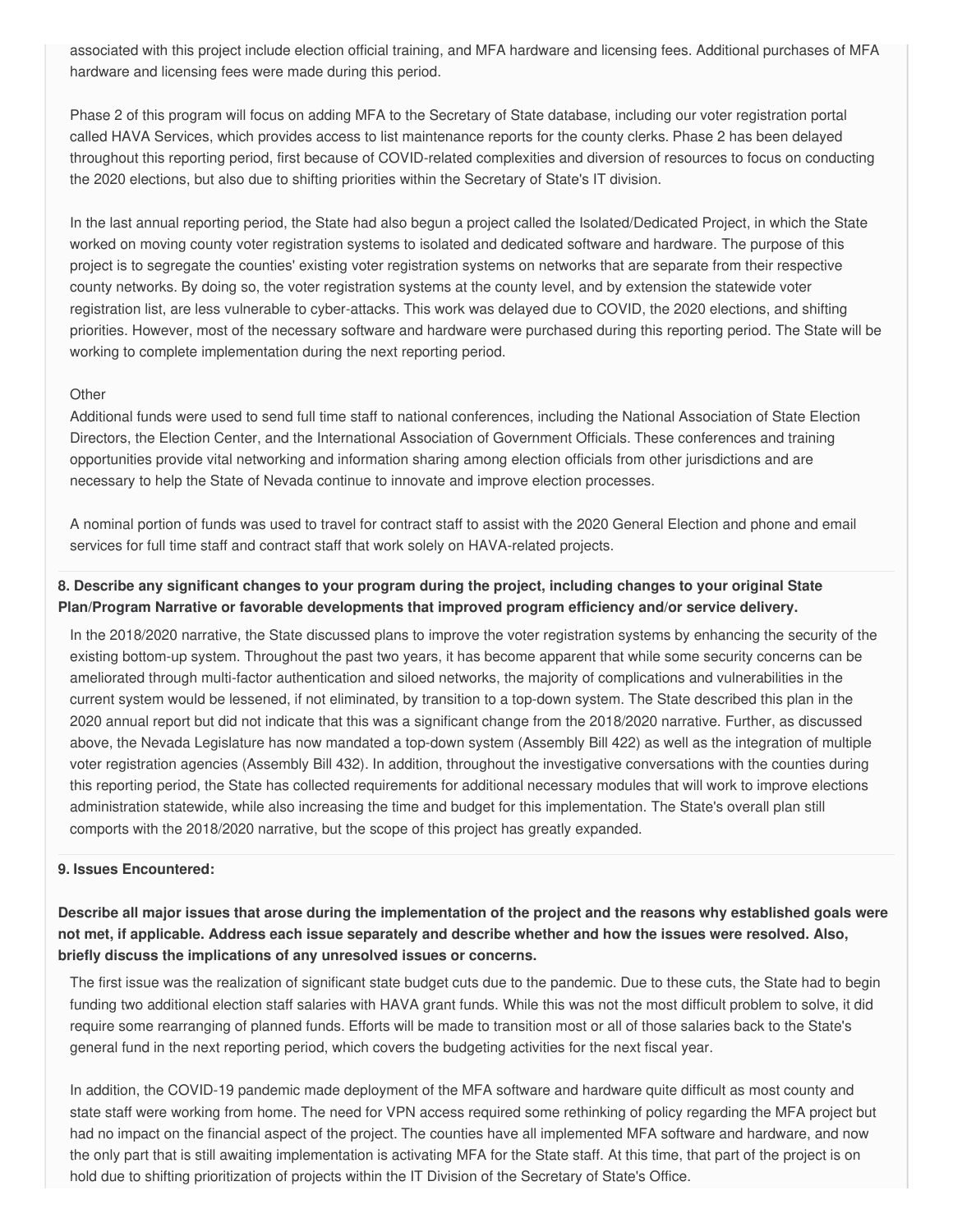The COVID-19 pandemic also made it difficult to further implement the Isolated/Dedicated project, which had to be delayed while implementing the other time-sensitive election-related processes. The State plans to move forward on completion of the Isolated/Dedicated project within the next reporting period.

 Lastly, as discussed above, the scope of the VREMS project has significantly grown as a result of recent legislation, investigation of requirements with the counties, and the advice of the assessment vendor. The State seeks to ensure that this project is approached thoughtfully and carefully since transitioning from a bottom-up to a top-down system, while also adding direct interfaces with other voter registration agencies, is a complex and significant undertaking. The HAVA funds will not be sufficient to meet all of the needs of this project, and the State will be seeking funding from the Legislature.

### **10. Provide a description of any training conducted, including security training.**

 In 2020, the State participated in October's National Cyber Security Awareness Month. A nominal amount of HAVA funds were used to prepare weekly training exercises that were conducted throughout October 2020. The State also used the [knowbe4.com](https://knowbe4.com) website to conduct online annual cyber security training with all state and local election officials. The State also participated in the CISA Tabletop the Vote event in July 2021. Furthermore, the State is currently working on developing a statewide team of IT and elections officials at the state and county level to share information about vulnerabilities, tools, and training opportunities.

### **11. Subgrants:**

# **Did your office provide subawards to local jurisdictions during this reporting period?**

Yes

# **12. Describe the activities carried out by your subgrantees during the reporting period.**

 The State disbursed [\\$145,233.35](https://145,233.35) in subgrants to the counties for purchases related to the RLA, MFA, and Isolated/Dedicated projects.

 RLA – The counties were reimbursed for purchases of imprinters and ink cartridges to assist with applying unique identifiers on each ballot during tabulation.

 MFA/Isolated/Dedicated – These projects are intertwined and serve the purpose of strengthening the counties' voter registration systems against cyber threats. The purchases for these projects included the following: (1) Server units; (2) VMWare licenses; (3) cables and wires; (4) server racks and slideouts, (5) cameras for server rooms; and (6) other software licenses.

#### **Provide a breakdown of aggregate subawards expenditures across major categories.**

 Security : \$[135,663.35](https://135,663.35) Election Auditing : [\\$9,570.00](https://9,570.00) Total : [\\$145233.35](https://145233.35)

#### **13. Match:**

# **Describe how you are meeting or have met the matching requirement.**

 Nevada's total required state match is \$[1,174,999.00](https://1,174,999.00). As of this reporting period, 100% of this match has been met. A portion of this match (\$[213,886.00\)](https://213,886.00) was previously met in 2018 with a cash contribution from the State's general fund with the purchase of additional voting equipment equivalent to the required match amount (details previously reported in the 2018 Grant Report Narrative). Additionally, \$[961,113.00](https://961,113.00) in State funds was distributed among all 17 counties to assist with paying for annual voting system license and support fees in 2020 and 2021.

14. Report on the number and type of articles of voting equipment obtained with the funds. Include the amount expended  **on the expenditure table.**

No HAVA funds were used during this period for voting equipment.

#### **Login Capture**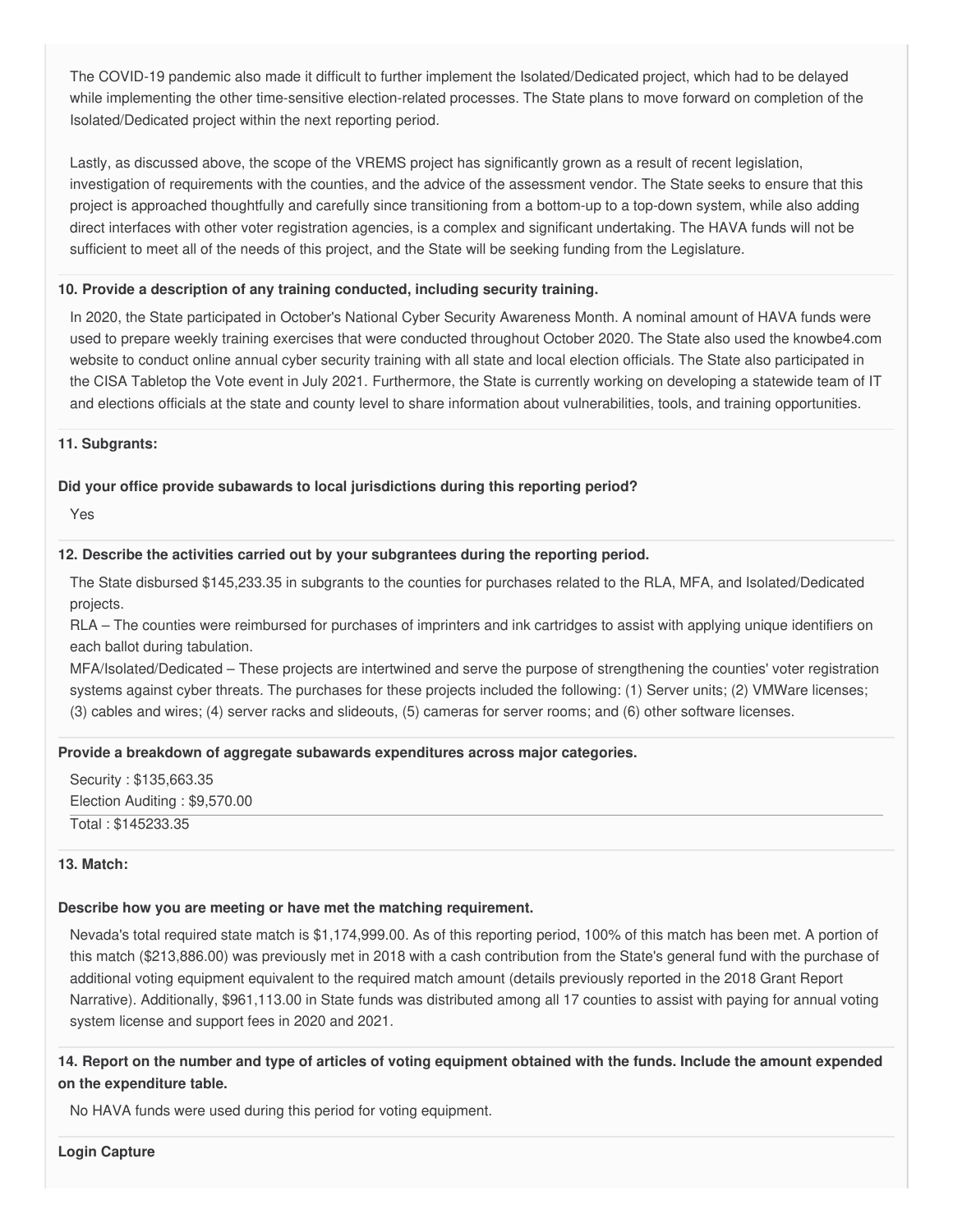# 5. Expenditures

# **15. Current Period Amount Expended and Unliquidated Obligations**

# **GRANT COST CATEGORIES - FEDERAL**

 Post-Election Auditing: : \$86881 Voter Registration Systems: : \$351256 Cyber Security: : \$645467 Subgrants: : \$145233 Other (Specify below) : \$9829 Voter Education/Communications: : \$7839 Other (Specify below) : \$137963

#### Total : \$1384468

 **Comments:** 1. Other costs \$9,829 include personnel/fringe costs and operating costs. 2. Other costs \$137,963 include costs to improve the administration of Federal elections such as staff training and personnel/fringe.

# **16. GRANT COST CATEGORIES - MATCH**

Voter Registration Systems: : \$201113

 Total : \$201113 **Comments:**

# 7. Expenditures

#### **17. Confirm Total Grant Expenditure Amounts**

 Federal : \$1425077 Match : \$[201,113.00](https://201,113.00)

Total : \$1626190

#### **OMB CONTROL NUMBER: 3265-0020**

# 8. Certification

 **Name and Contact of the authorized certifying official of the recipient.**

### **First Name**

Ashley

#### **Last Name**

**Griffitts** 

#### **Title**

Management Analyst II

**Phone Number**